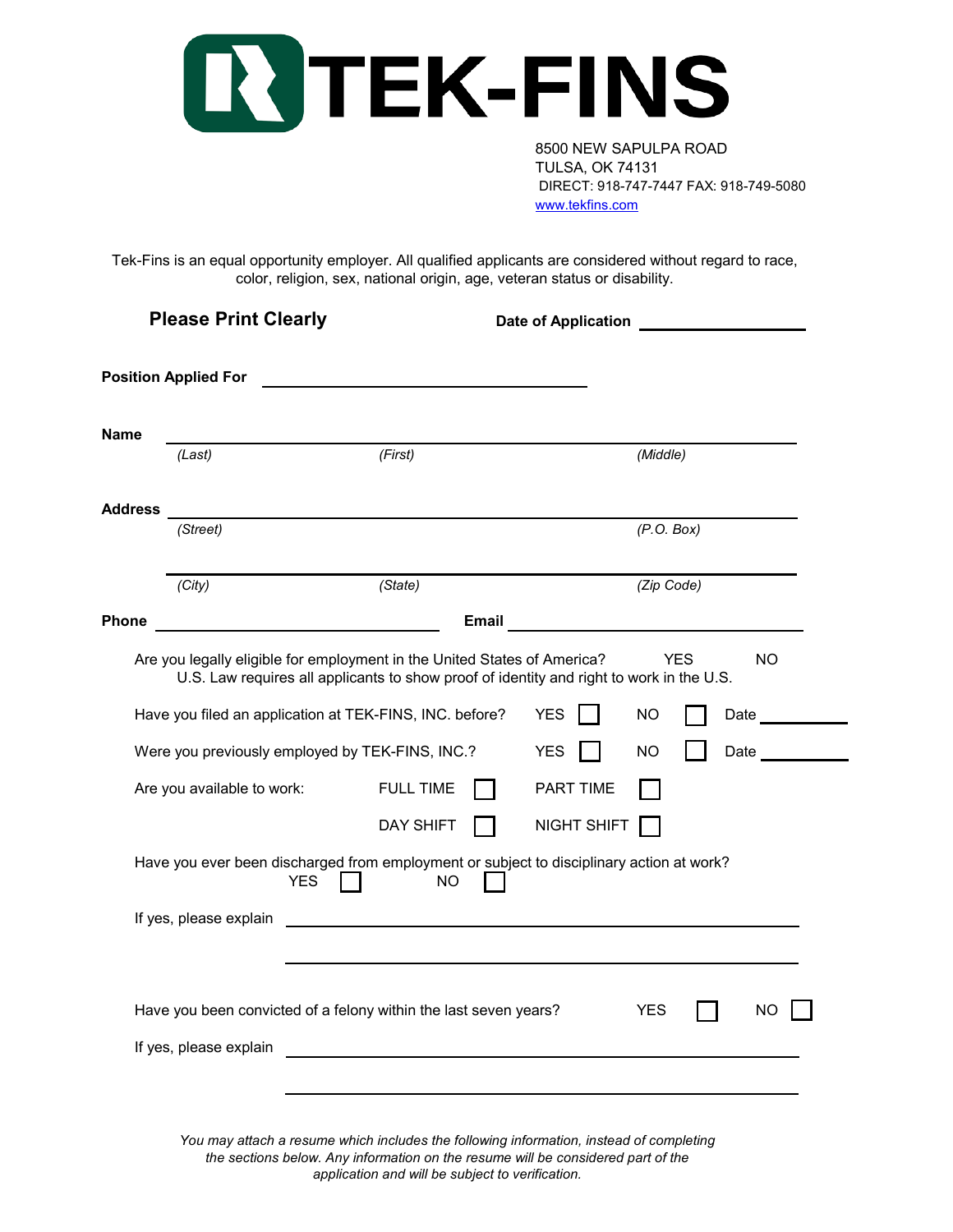## **Work Experience**

List all jobs held, starting with the most recent

|                                                                                                                                                                    |                                        | Supervisor's Name __________________________ |  |  |  |  |
|--------------------------------------------------------------------------------------------------------------------------------------------------------------------|----------------------------------------|----------------------------------------------|--|--|--|--|
|                                                                                                                                                                    |                                        |                                              |  |  |  |  |
|                                                                                                                                                                    |                                        |                                              |  |  |  |  |
|                                                                                                                                                                    |                                        |                                              |  |  |  |  |
|                                                                                                                                                                    |                                        | <b>NO</b><br>$\mathbf{I}$                    |  |  |  |  |
|                                                                                                                                                                    |                                        |                                              |  |  |  |  |
|                                                                                                                                                                    |                                        |                                              |  |  |  |  |
|                                                                                                                                                                    |                                        |                                              |  |  |  |  |
|                                                                                                                                                                    |                                        |                                              |  |  |  |  |
|                                                                                                                                                                    |                                        | NO                                           |  |  |  |  |
|                                                                                                                                                                    | (Continue on another sheet, as needed) |                                              |  |  |  |  |
| List special skills or qualifications that you have which should be considered:                                                                                    |                                        |                                              |  |  |  |  |
|                                                                                                                                                                    |                                        |                                              |  |  |  |  |
| <b>Education</b>                                                                                                                                                   |                                        |                                              |  |  |  |  |
| Indicate the highest grade of education or degree achieved, and list any other<br>training which you think will be relevant to the job for which you are applying. |                                        |                                              |  |  |  |  |
|                                                                                                                                                                    |                                        | Name of School <u>Name of</u> School         |  |  |  |  |
| Other training                                                                                                                                                     |                                        |                                              |  |  |  |  |
|                                                                                                                                                                    |                                        |                                              |  |  |  |  |